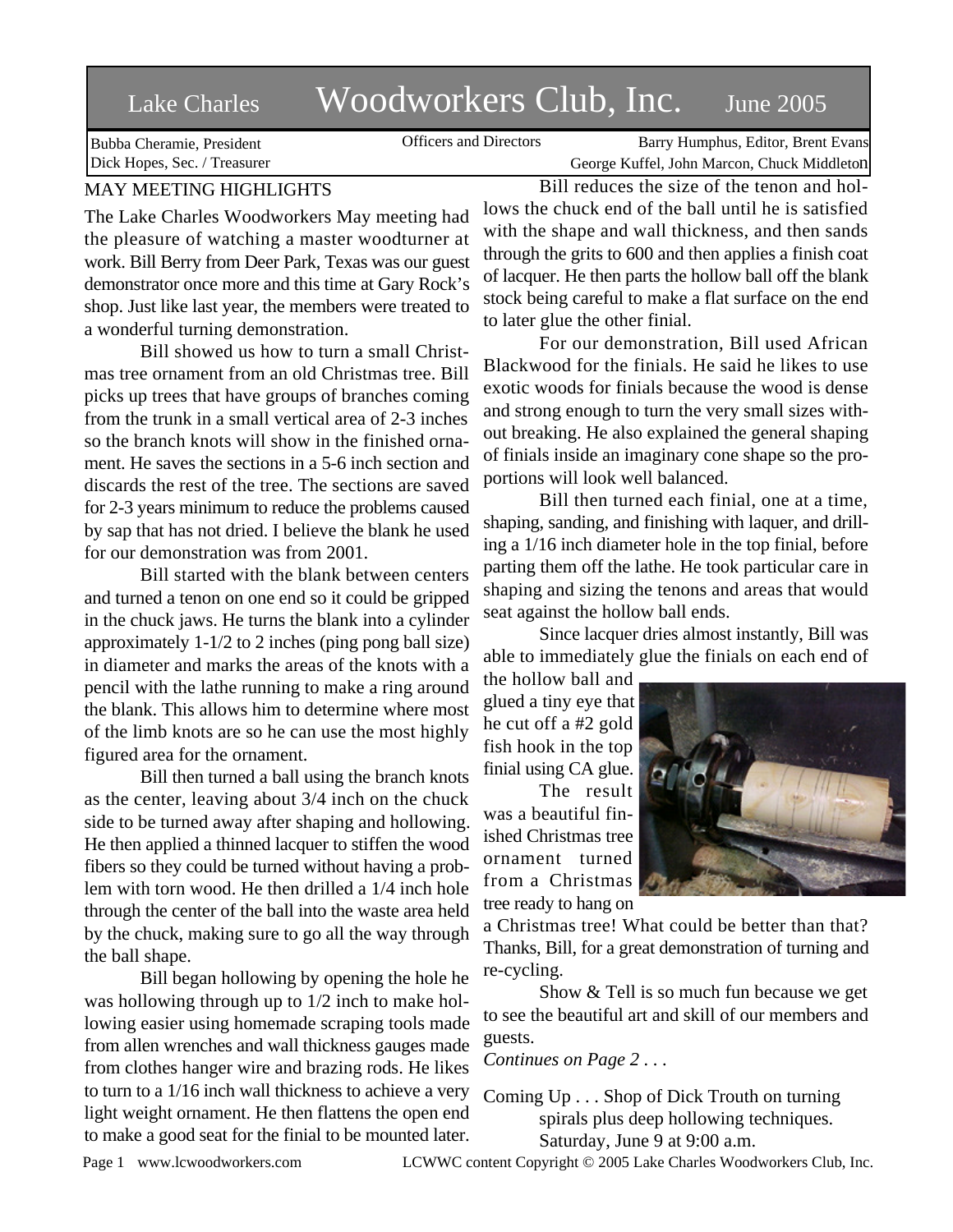### FIRST PAGE CONTINUES . . .

Pie Sonnier delighted everyone by showing off one of his recent automotive searies. This time a motorcycle looking more or less like a Harley.. I certainly like chicken



but Eltee Thibodeaux's scrollwork chicken would be a bit hard on the teeth. Eltee (Mr. Thibodeaux to his friends) also had done a miniture mailbox and Dachshund along with his credo: "Goodby Tension,

Hello Pension." Eltee's scrollwork was there with a puppy and cat clock.

Our host Gary Rock showed off some of his recent work including an ambrosia maple platter, a maple vessel with a walnut rim, and a spalted magnolia vase (lots of worm holes!). Bill Berry also showed a few of his tree ornaments as well.

We've posted an article on the website by Bill Berry on the steps for turning a tree ornament. See all of these and much more on our website at www.lcwoodworkers.com.

#### PLANE BLADE PROFILE

Not including molding or combination planes, there are four basic plane blade profiles: straight, round, crowned, and rounded corners. Which to use depends on the type of plane used and the planing task at hand.

Straight for jointer, rabbet or shoulder planes. Without a straight cutting edge when using a jointer or shoulder plane, it is almost impossible to get a satisfactory glue line. A straight edge is one of the easiest profiles for blade manufacturers to produce, but its a challenge for woodworkers to maintain without an investment in dedicated equipment. Nonetheless, a bit of practice, freshly trued stones and a good honing guide will usually produce a satisfactory edge.

A Round blade profile is desired when planing rough-sawn lumber by hand. Scrub planes are made specifically for this job, equipped as they are with a generously rounded blade profile. It is also quite practical to grind the required profile on a jack plane blade. A spare blade will typically cost much less than a dedicated plane.

Crowned profiles may also be useful in a jack or fore plane when flattening a panel that is wider than the blade. The goal is to conceal overlapping strokes on a wide surface by having the middle portion of the blade project from the sole while the corners are safely out of the way. The resultant surface will have a series of broad,

shallow, parallel flutes, but the panel will appear to be flat to all but the most careful observer. The degree of crown will depend on the width of the blade. While a similar depth of the curve will be desired, the same radius is not suitable for both a #4-1/2 heavy smoother (with a 2-3/8 wide blade) and a #3 small smoother (with a 1-3/4 wide blade). Ideally, the height of the crown will be slightly more than the intended shaving thickness (e.g., for fine smoothing this may be as little as 0.0015). This profile is usually the easiest for a woodworker to produce since most stones that have not been freshly trued will naturally produce a crowned blade. When working on a hard, flat, oil stone, the crown can still be achieved by alternately applying more pressure on the corners.

According to many the Rounded Corner is the best all-purpose profile for smoothing and jack planes because it ensures the maximum width of cut, allows overlapping strokes on a wide surface, and can still be used to dress the edge of a board for lamina-



Crowned.



Rounded Corners.

tion. It is, however, a bit of a challenge to do well. All the requirements to sharpen a straight edge must be met, plus a smoothly rounded transition needs to be ground and honed on each corner or the edges of the blade will leave lines in the workpiece. There are no jigs sold for this process, so a bit of practice freehand grinding and honing is needed to get the profile just right. Edited from *Leevalley Tools*.